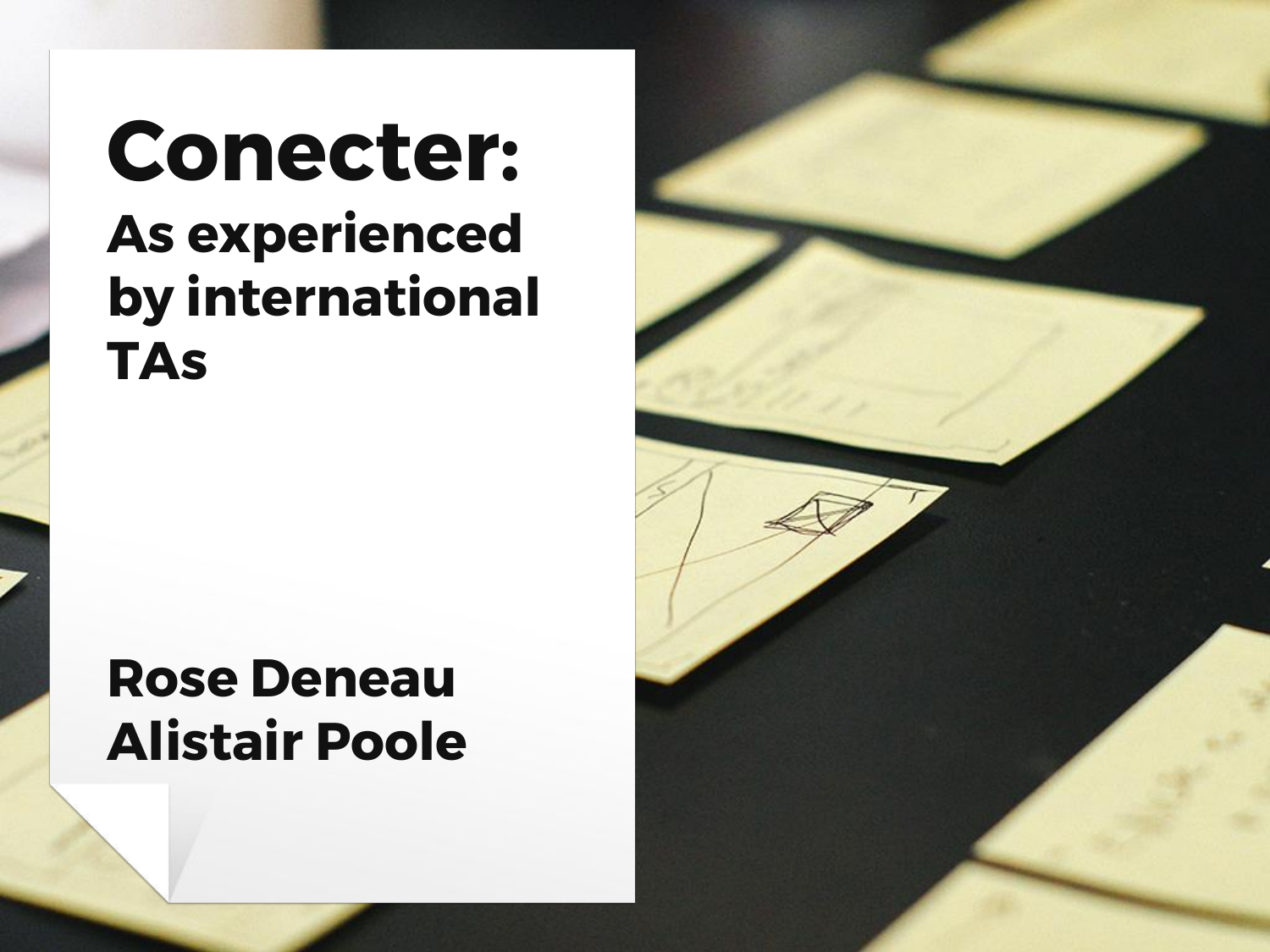The participants for our study consisted of international graduate TAs.

- All spoke English as a second language.
- All were pursuing PhDs.

All of the participants were especially eager to help.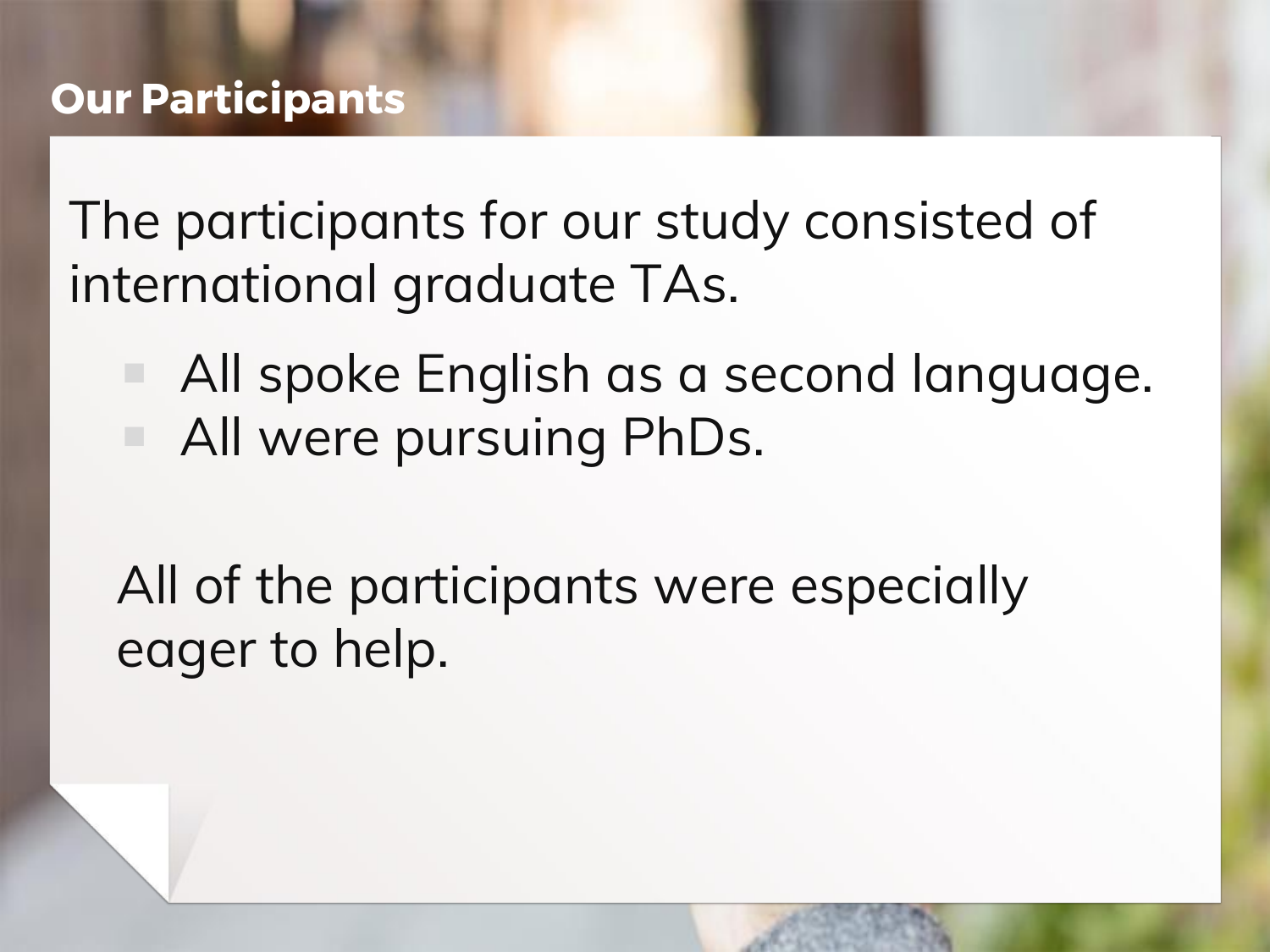#### **Research Protocol**

- Asked participants how they currently connect
- Asked participants to walk through the app, specifically
	- Creating a profile
	- Creating an event
	- Finding an interesting event
	- RSVPing to an event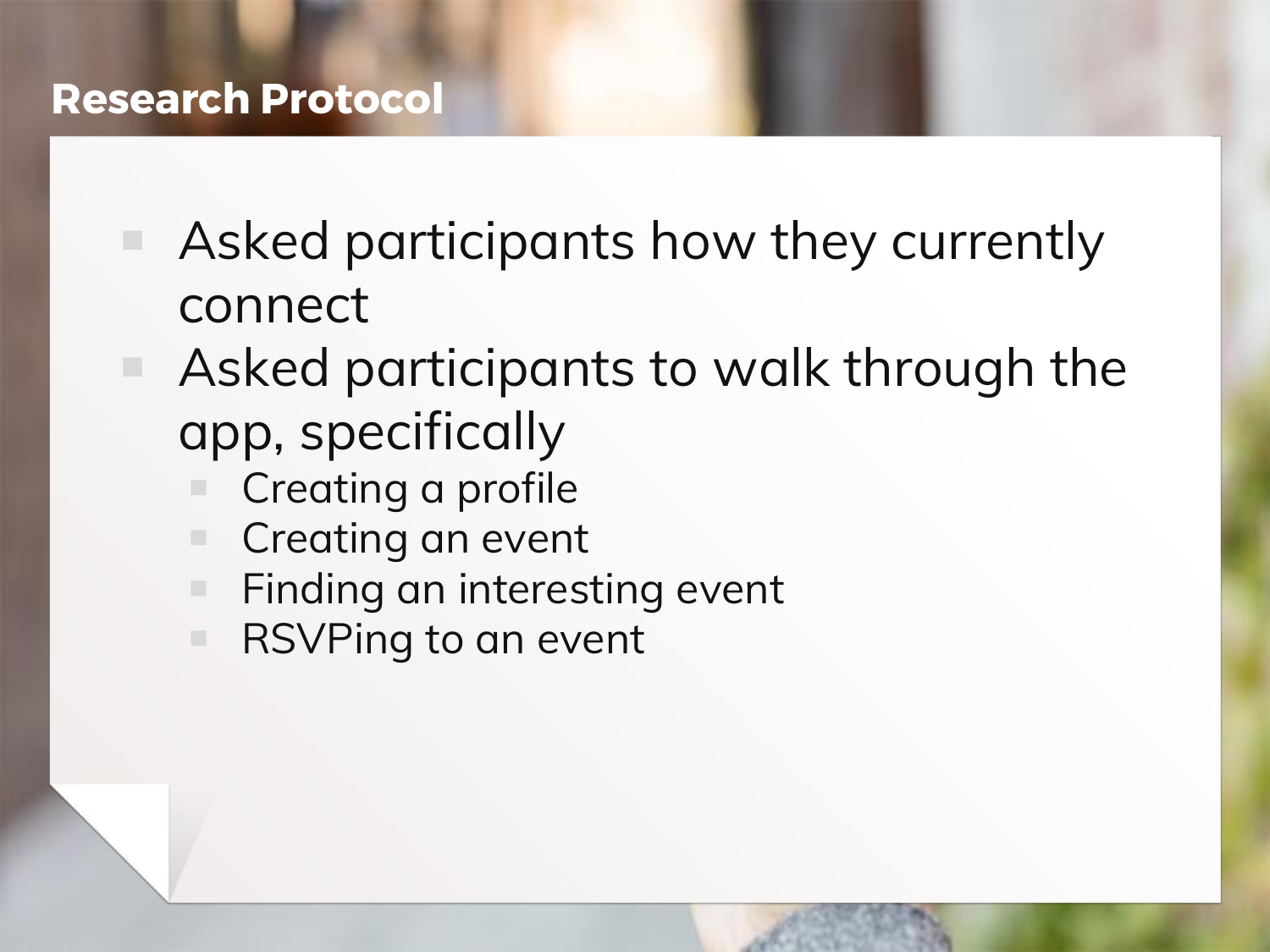#### **Data Review and Putting It All Together**

- Originally data seemed overly skewed towards the bugs and issues.
- Affinity diagramming showed otherwise, though.
- It showed major trends where users focused in on like initial setup, functionality, and event creation.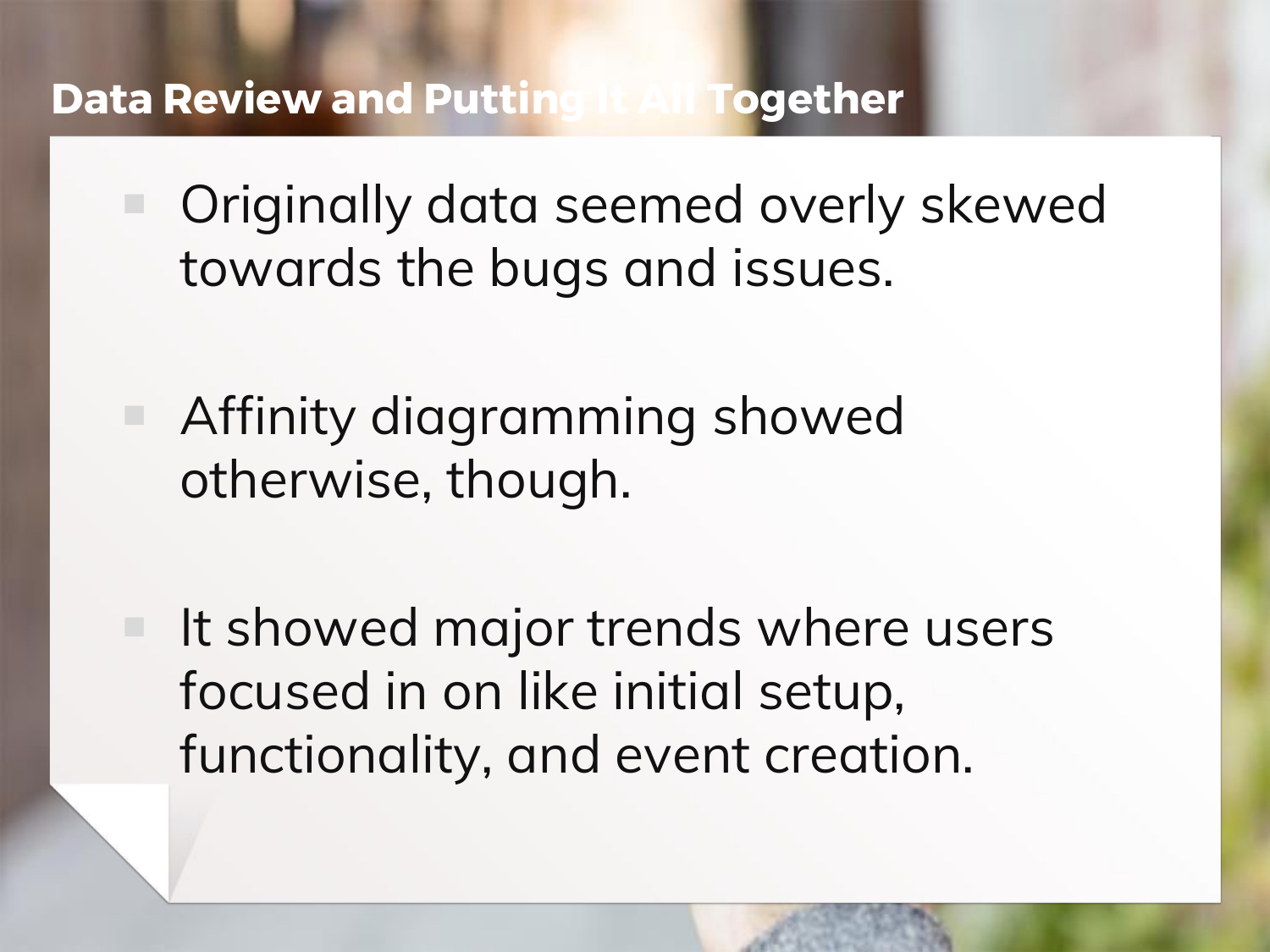#### **What It Means**

And Solutions.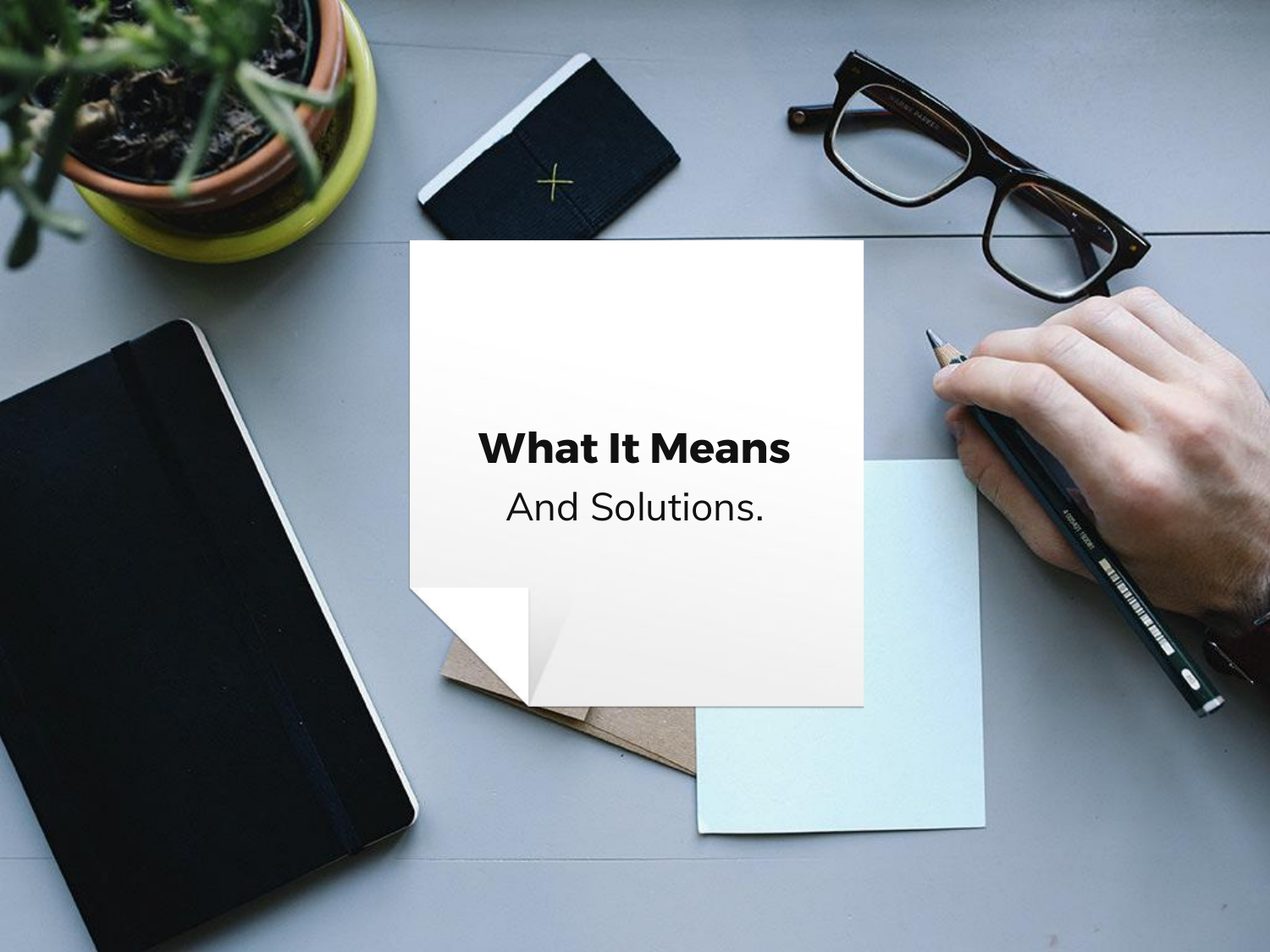#### **Creating a profile**

- 2-letter last name
	- Organization of interests
	- Icons don't match interests
- Odd range of interests
- Can't skip categories
- Not all classes show up
- Can't search classes by keyword ■ Email confirmation was hard to read on mobile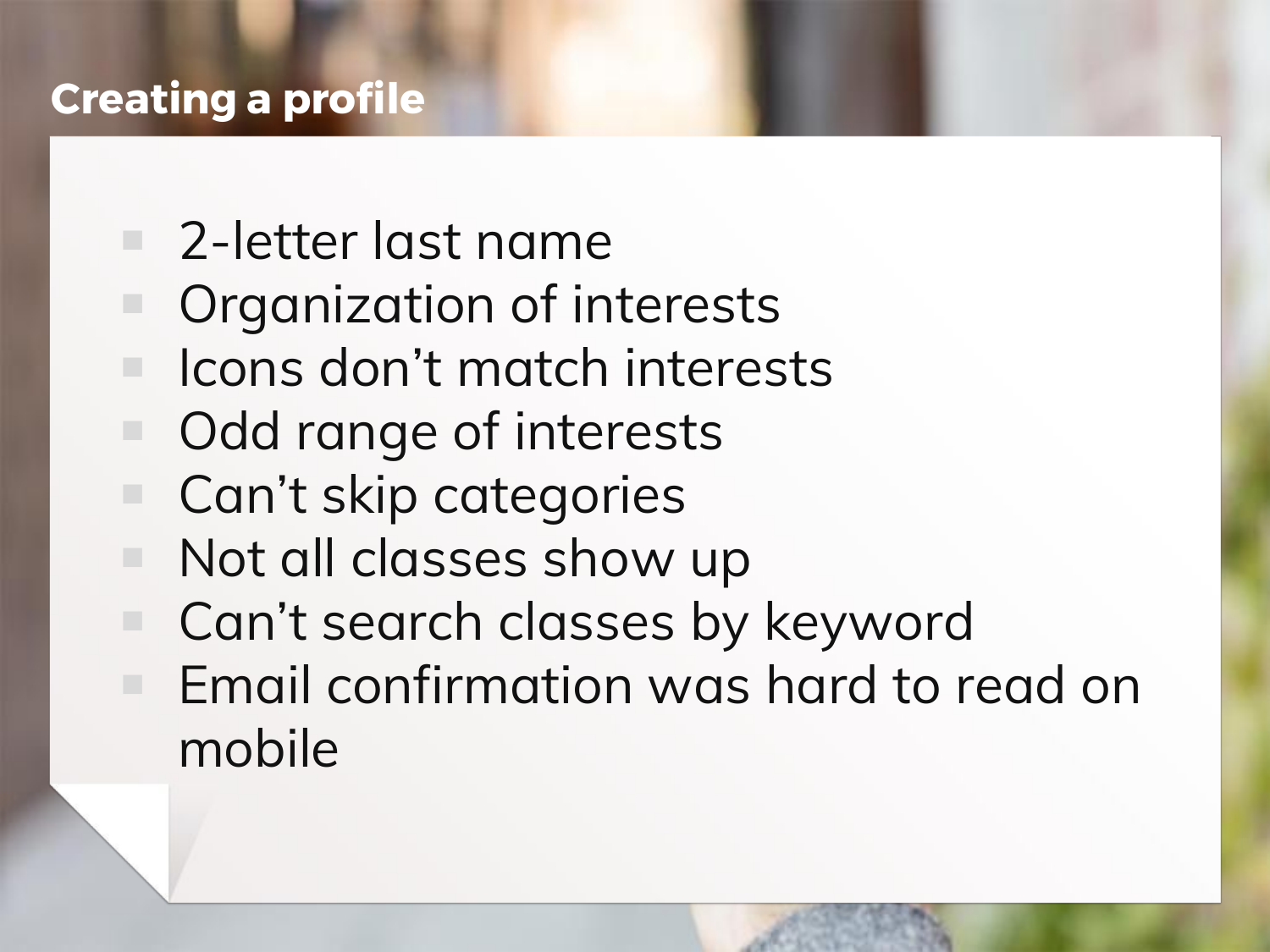#### **Proposed Solutions**

■ Remove minimum for last names ■ Add organization to interests ■ Alphabetical ■ By similarities ■ Add keyword search for classes Change font for email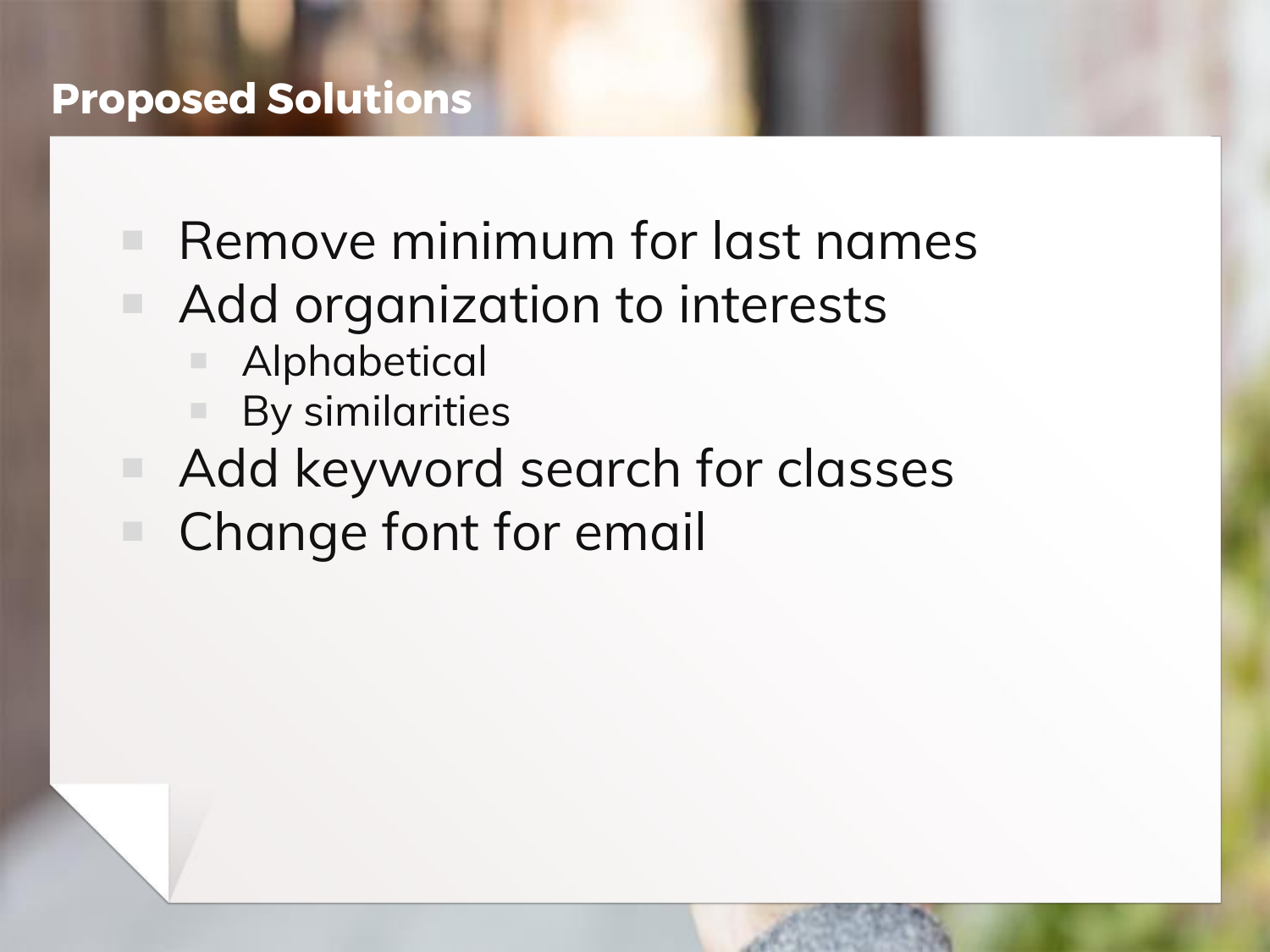#### **Creating an event**

■ The description is too short Adding interests is a little confusing Profile pictures are hard to see ■ Adding locations is not intuitive Adding location leaves Conecter ■ Results are not focused on East Lansing ■ There is no map of MSU ■ Term "RSVP" is confusing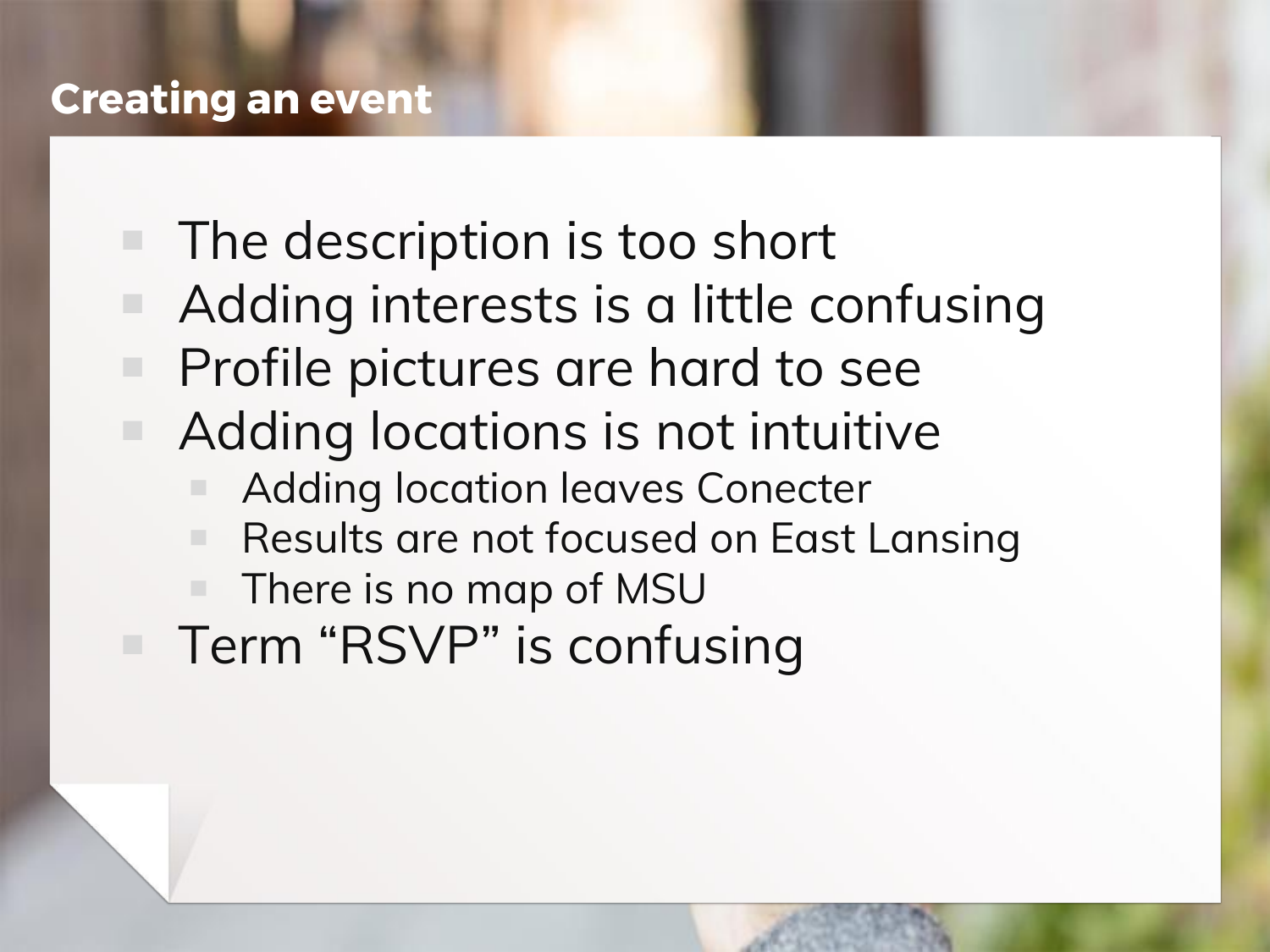#### **Solutions**

- Increase description character limit
- Simplify adding interests
- Make profile pictures of attendees bigger
- Have "location" and "address"
- Have the results focused on East Lansing
- Allow for places not in google maps ■ Consider changing "RSVP" to "Attend"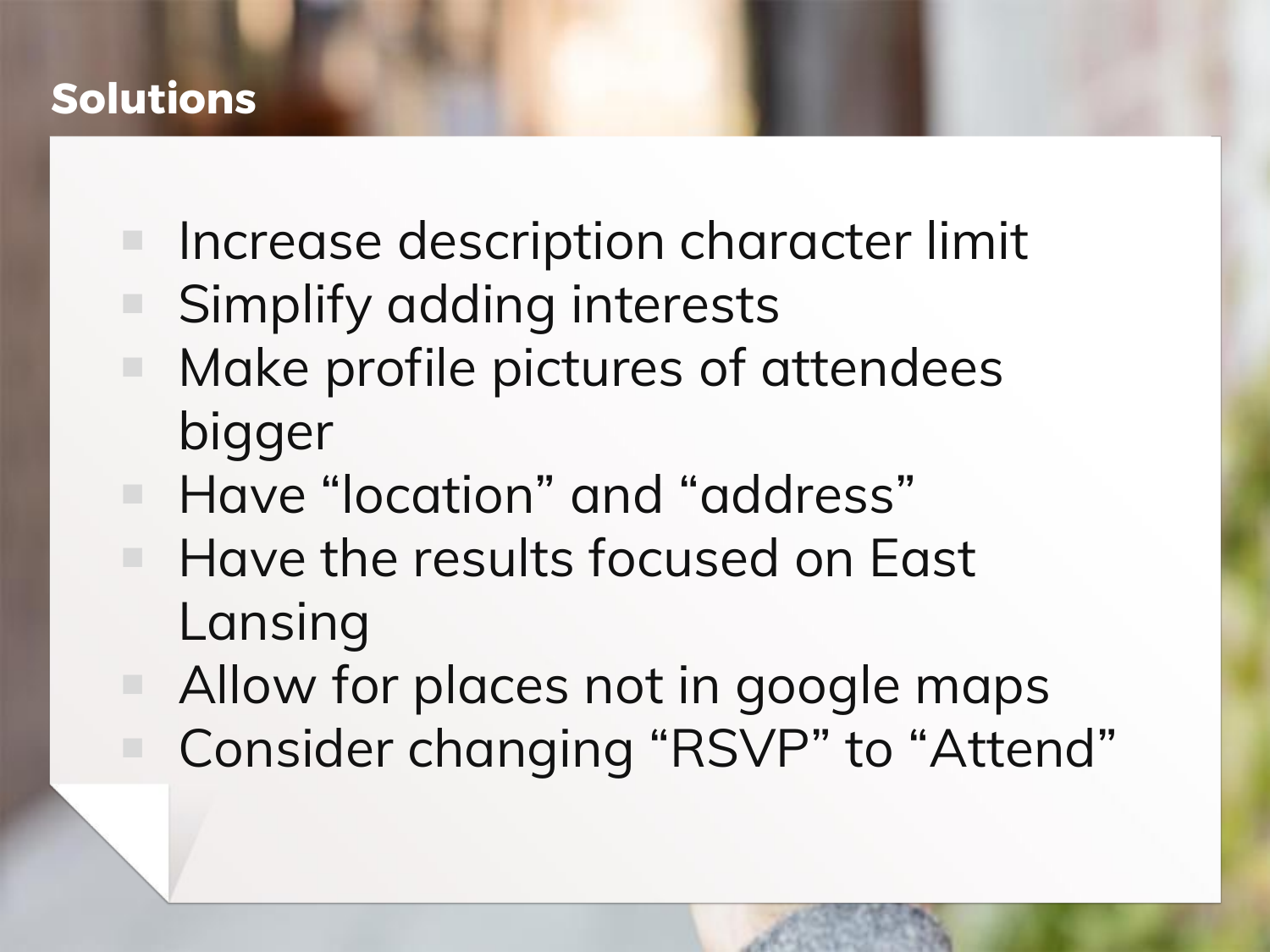#### **Positives**

■ Good concept ■ Smooth interface ■ Messaging the host ■ Would use